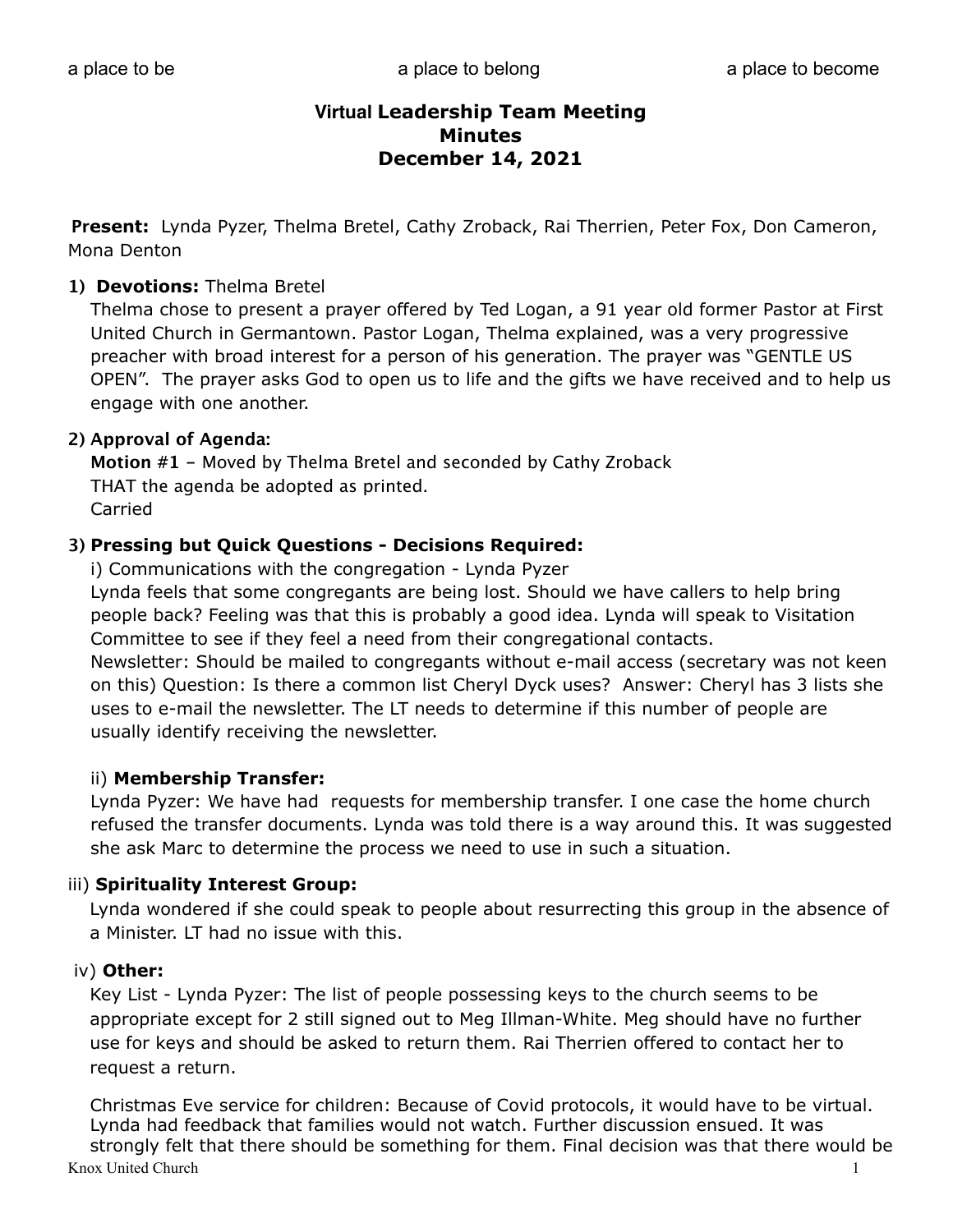a story told, Cathy would arrange to have choir prepare 2 songs for youth (Possibly "Away in a Manger" and "Jesus Loves Me"). Thelma will help Lynda with appropriate pictures and the "service" and Brenda Shodin has offered to help with the preparation for streaming. Information will go out in the Newsletter..

 "Messy Church"- People are anxious to resume this "worship". Unfortunately there is no way Covid protocols could be adhered to during this gathering.

Tower Wall quote - Cathy Zroback - there has been none received to date.

 Annual Report: Lynda has been giving thought to how to do it this year. Peter Fox will not have his information until the beginning of February, so other reports should be in by then. A date can be set after that time for the meeting. ?? March sometime.

 Lynda wondered about asking for congregational input on the subject of how did you handle/ do during Covid. People could tell in pictures, stories or other artistic ways.

### **4) Community of Faith Profile**

#### **i) Job Description** - Lynda Pyzer

 Mona Denton has advised that it is not ready. She also says there is "no rush" as the complete job description does not have to be complete with the Community of Faith Profile. Latter requires a job summary as opposed to a job description. Mona Denton worked with Lynda and was specific as to what is included in the Job Description.

Mona Denton joined the meeting at 7:47 p.m. She advised that the job summary can have a link to the actual job description once the Community of Faith profile is on the church hub. The job summary is like a precise of the Job Description

On the Hub, key words can link you to applicants looking for the same tasks, values etc. for the job. This permits a church seeking a minister to approach that person to encourage an application.

#### **ii) Financial Viability** - Peter Fox - Can be approved by LT

Peter asked if all of 2021 should be included. A-yes if it is available.

 Peter advised that one issue of concern is the state of "flux" Knox has been in for 4 years. There is much uncertainty both because of our renovations and due to Covid restrictions. Mona suggested this be outlined in the Financial Viability Report.

 The youth leader now has to be considered a CDM. There is paper work on the UC of Canada web site to complete for the position.

 LT agreed by consensus that the request should be for a full time minister to be hired. Before LT passes the Profile, submit to P2P for appropriateness to avoid repeated

 corrections. Once it is deemed appropriate, it goes to LT, then congregation and then P2P for approval.

#### **iii) Search Committee Recommendations:** Lynda

 Search Committee is Tom Hallas - Chair, Les Armstrong, Linda Montford, Lynda Moncrief, Kathy Dawe, Elora Cavner, Rai Therrien

Members can be nominated from the floor at the congregational meeting if we choose.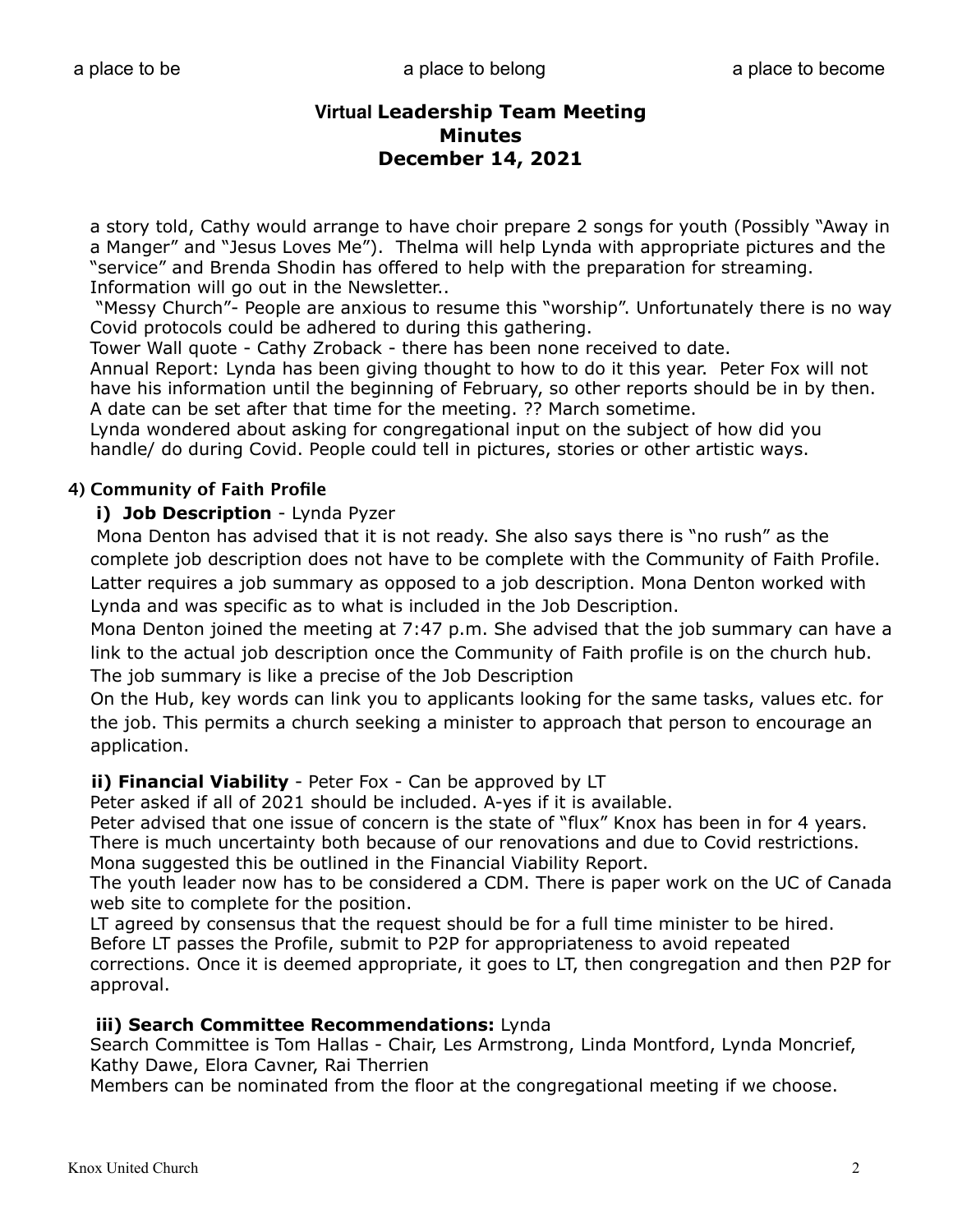**MOTION #2** - Moved by Don Cameron and seconded by Thelma Bretel THAt the current slate of congregants be accepted by LT. CARRIED

Mona Denton will do a training with the search committee prior to interviews. There is also a handbook and a video available for reading/viewing.

#### **5) Reports:**

 **i) Finance: Peter Fox** - as attached

#### **6) New Business:**

#### **i) Congregational meeting date:**

 Lynda Pyzer to attempt to meet timelines, the Community of Faith profile should be completed for leadership team for January 11/22. This would allow a congregational meeting to be held over ZOOM on January 23/22 at 1:00 p.m. Following that P2P would review it at their February 8/22 meeting (should be received by P2P by February 3/22).

**7) Adjournment** – The meeting was adjourned by Lynda Pyzer Date of next meeting – January 11, 2022 7:00 p.m. on ZOOM Devotions - Rai Terrien

 $\mathbf{u} \mathbf{v}$ 

Signature of Chair Signature of Secretary

# **Motions:**

**Motion #1** Moved by Thelma Bretel and seconded by Cathy Zroback THAT the agenda be adopted as printed. Carried

**Motion #2** Moved by Don Cameron and seconded by Thelma Bretel THAT the slate of congregants for the search committee be approved. Carried

#### **Decisions Made By Consensus:**

That the congregational meeting to approve the Community of Faith profile be held on January 23/22 at 1:00 p.m. on ZOOM